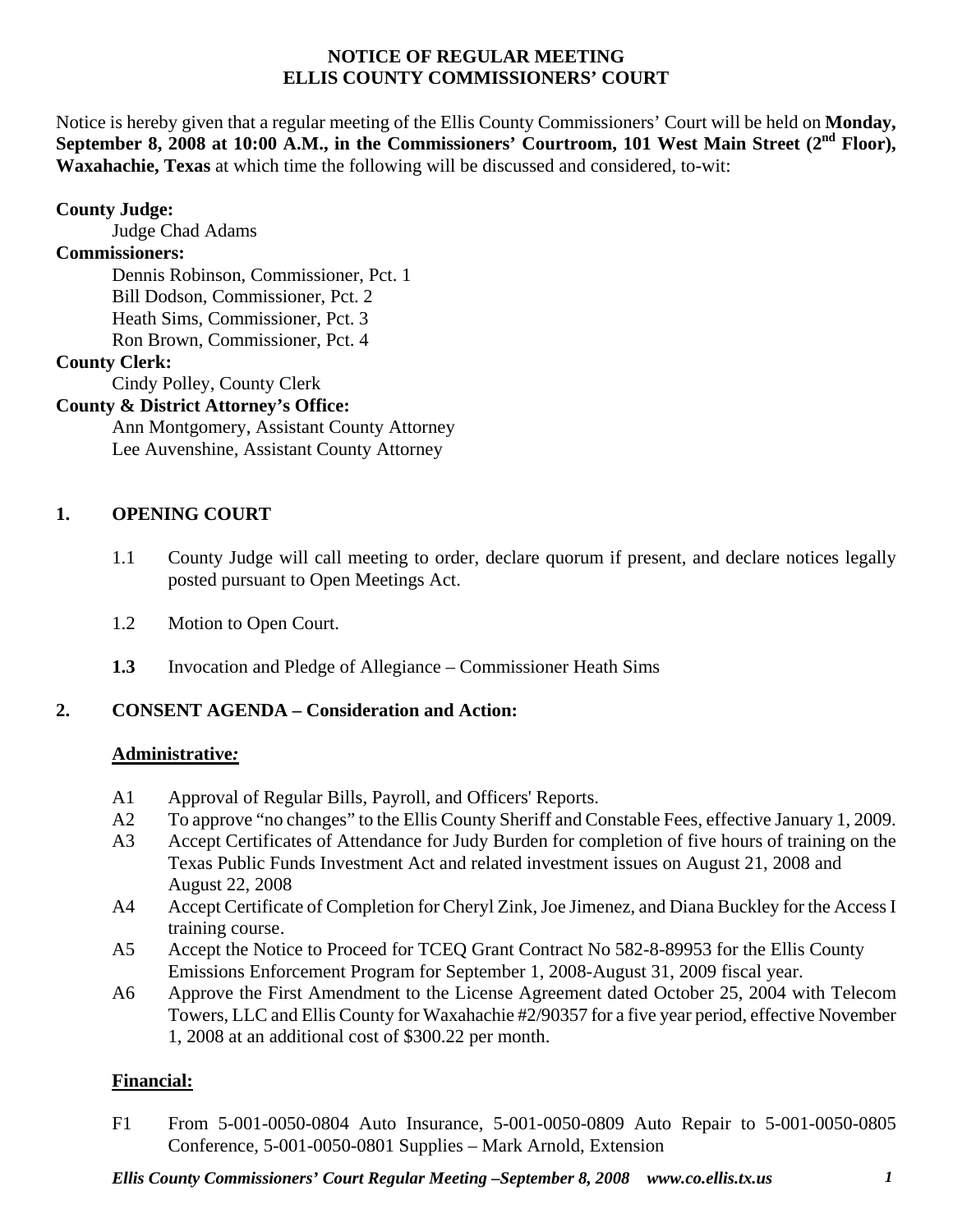- F2 From 3-001-0000-0302 Fund Balance to 5-001-0050-0811 Auto Purchase Chad Adams, County Judge
- F3 To authorize a refund for overpayment to Aurora Loan Service for account #148253 in the amount of \$2,700 - John Bridges, Tax Collector
- F4 To authorize a refund for overpayment to GMAC Mortgage for account #166369 in the amount of \$3,693.92 – John Bridges, Tax Collector
- F5 From 5-001-0360-0888 Computer Service, 5-001-0360-0833 Court Reporting, 5-001-0360-0846 Witness Fee to 5-001-0360-0601 Travel, 5-001-0360-0801 Supplies, 5-001-0360-0802 Equipment, 5-001-0360-0805 Conference, 5-001-0360-0853 Legal Research – Joe Grubbs, District Attorney
- F6 From 5-001-0430-2808 Gas, 5-001-0430-0805 Conference to 5-001-0430-0809 Repair John Patterson, Emergency Management
- F7 From 4-001-0210-0719 Chapter 19 Funding to 5-001-0210-0801 Supplies Jane Anderson, Elections
- F8 From 5-001-0611-0821 Uniform to 5-001-0611-0809 Tires Ben Fry, Constable, Pct. 1
- F9 From 5-001-0140-0558 Contingency to 5-001-0614-0802 Equipment- Chad Adams, County Judge
- F10 From 5-001-0390-0703 Telephone, 5-001-0390-0801 Supplies, 5-01-0390-0873 Maint

# **Simplified Plat**

- 2.1 Jason Westmoreland Addition, 1 lot, Jason Westmoreland, Pct. 2
- 2.2 Munger Addition, Edward and Jeanne Munger, 2 lots, Pct. 3

# **3. ADMINISTRATIVE**

- 3.1 Consideration and action to accept the resignation of Don Watt from Italy Emergency Service District #3 board.
	- Heath Sims, Commissioner, Pct. 3
- 3.2 Consideration and action to appoint Vincente Guerrero to the board of Italy Emergency Service District #3 to fill the unexpired term of Don Watts. Mr. Guerrero's term will expire on December 31, 2008 and he is eligible for reappointment at that time.
	- Heath Sims, Commissioner, Pct. 3
- 3.3 Consideration and action to accept the Option to Renew with Correctional Food Services for inmate food service at the Wayne McCollum Detention Center from September 21, 2008 through September 20, 2009 with an option to renew for four  $(4)$  additional years.. Charles Sullins, Sheriff's Office
- 3**.**4 Consideration and action to accept the contract renewal for inmate medical care with Correctional Health Management.
	- Charles Sullins, Sheriff's Office

 3.5 Consideration and action to approve the purchase of ten (10) police vehicles at a cost of \$36,977 each (total \$369,770). The vehicles will be purchased through an Interlocal agreement with Tarrant County from Legacy Ridge Autoplex. Vehicles will be turn key with all accessories and markings.

**-** Charles Sullins, Sheriff's Office

3.6 Consideration and action to approve a renewal of the salary supplements to the justices on the Tenth

*Ellis County Commissioners' Court Regular Meeting –September 8, 2008 www.co.ellis.tx.us 2*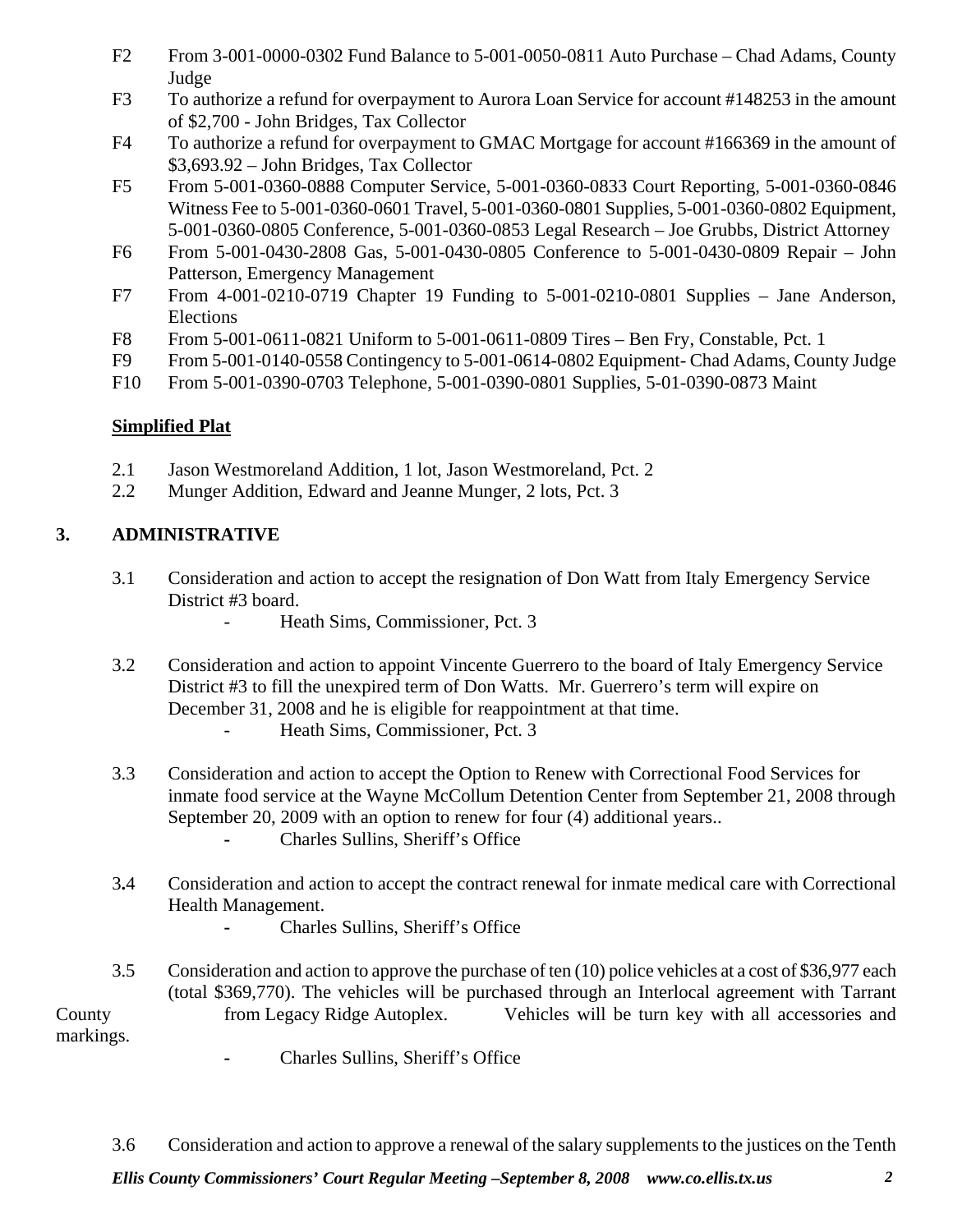- Holly Davis, Special Projects Director

# **4. RECESS REGULAR SESSION TO CONVENE TO PUBLIC HEARING**

# **5. PUBLIC HEARING**

- 5.1 Public Hearing on the Proposed Ellis County Budget for Budget Fiscal Year 2008-2009 pursuant to Texas Local Government Code 111.007(a).
	- Chad Adams, County Judge
- 5.2 Public Hearing on the Proposed Ellis County Tax Rate for Budget Fiscal Year 2008-2009 pursuant to Commissioners Court Announcement on August 25, 2008 (Minute Order No 327.08) of Public Hearing on Proposed Tax Rate for Budget FY 2008-2009. - Chad Adams, County Judge
- 5.3 Public Hearing on the proposed archive fee to be collected by the County Clerk - Cindy Polley, County Clerk

# **6. ADJOURNMENT OF PUBLIC HEARING**

# **7. RECONVENE TO REGULAR SESSION**

- 7.1 Consideration and action to implement the proposed archive fee in the county clerk office. Cindy Polley, County Clerk
- 7.2 Consideration and action to adopt the Ellis County Budget for FY 2008-2009, pursuant to Texas Local Government Code §111.007(a).
	- Chad Adams, County Judge
- 7.3 Consideration and action to approve a contract with James R. Bolton Construction Company for removal of miscellaneous steel items in the 1929 Jail.
	- Joe White, County Engineer
- 7.4 Consideration and action to contract with Terracon Geotechnical Services for additional drilling and geotechnical work at the jail, parking garage and court facility. - Joe White, County Engineer
- 7.5 Consideration and action to approve a contract between the NCTCOG for the Cities Readiness Initiative project implementation and authorize the County Judge to sign the contract for the year running August 1, 2008 through July 31, 2009 .
	- John Patterson, Emergency Management Coordinator
- 7.6 Consideration and action to approve a renewal of the Interlocal agreement with North Central Texas Council of Governments (NCTCOG) for the 9-1-1 communication center in the sheriff's department - Holly Davis, Special Projects Director
- 7.7 Consideration and action to approve a contract with H.E. B. Pharmacy to enroll our Indigent Health clients in the discount prescription program.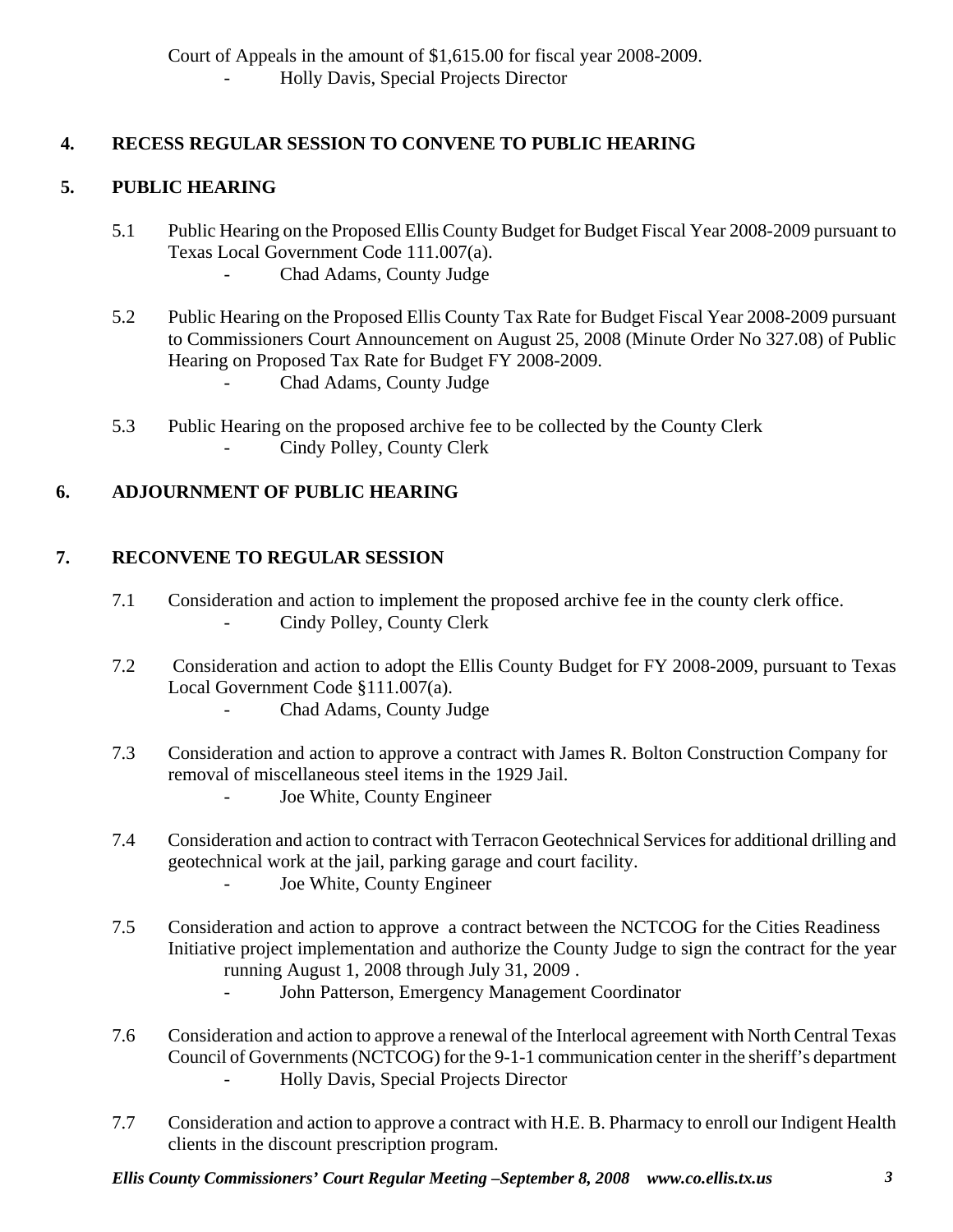- Diana Buckley, Human Services
- 7.8 Consideration and action to approve a contract with H. E. B. Pharmacy to enroll our employees in the discount prescription program for a one-time enrollment fee of \$1 per employee. Diana Buckley, Human Services

# **8. DEPARTMENT OF COUNTY DEVELOPMENT**

# **Consideration and action regarding the following presented by Delton Ake, Director Department of Development:**

- 8.1 To grant a one-time variance from County of Ellis Rules, Regulations and Specifications for Subdivisions and Mobile Home Parks as it relates to fire hydrants, Ken Vess, Pct. 3
- 8.2 Simplified Plat Vess Valley Addition, Phase III, 1 lot, Ken Vess, Pct. 3
- 8.3 To grant a one-time variance for County of Ellis Rules, Regulations and Specifications for Subdivisions and Mobil Home Parks as it relates to lot size requirement, Marciano Romero, Pct.1
- 8.4 To grant a one-time variance for County of Ellis Rules, Regulations and Specifications for Subdivisions and Mobil Home Parks as it relates to fire hydrant requirement, Marciano Romero, Pct. 1.
- 8.5 To grant a one-time variance for County of Ellis Rules, Regulations and Specifications for Subdivisions and Mobil Home Parks as it relates to road frontage requirement, Kelly

Kavanaugh, Pct. 3.

### **9. PURCHASING**

### **Consideration and action regarding the following presented by Richard Denniston, Purchasing Agent:**

- 9.1 To declare as surplus one (1) 1992 International Dump Truck (VIN 1HTSCPEPBNH45681) from Precinct 4 and approve disposal at auction
- 9.2 To approve the purchase of one (1) 2009 Chevrolet Impala for Juvenile Probation at a total cost of \$18,722. Purchase will be made through the Buy Board and the supplying dealer will be Caldwell Country Chevrolet.

# **10. RECESS TO CONVENE TO EXECUTIVE SESSION**

### **11. EXECUTIVE SESSION**

"The Commissioners' Court of Ellis County reserves the right to adjourn into **Executive Session** at any time during the course of this meeting to discuss any of the matters listed in this agenda, in the order deemed appropriate, as authorized by Texas Government Code §551.074**,** or to seek the advice of its attorney and/or other attorneys representing Ellis County on any matter in which the duty of the attorney to the Commissioners' Court under the Texas Disciplinary Rules of Professional Conduct of the State Bar of Texas clearly conflicts with Texas Government Code Chapter 551 or as otherwise may be permitted under §551.074."